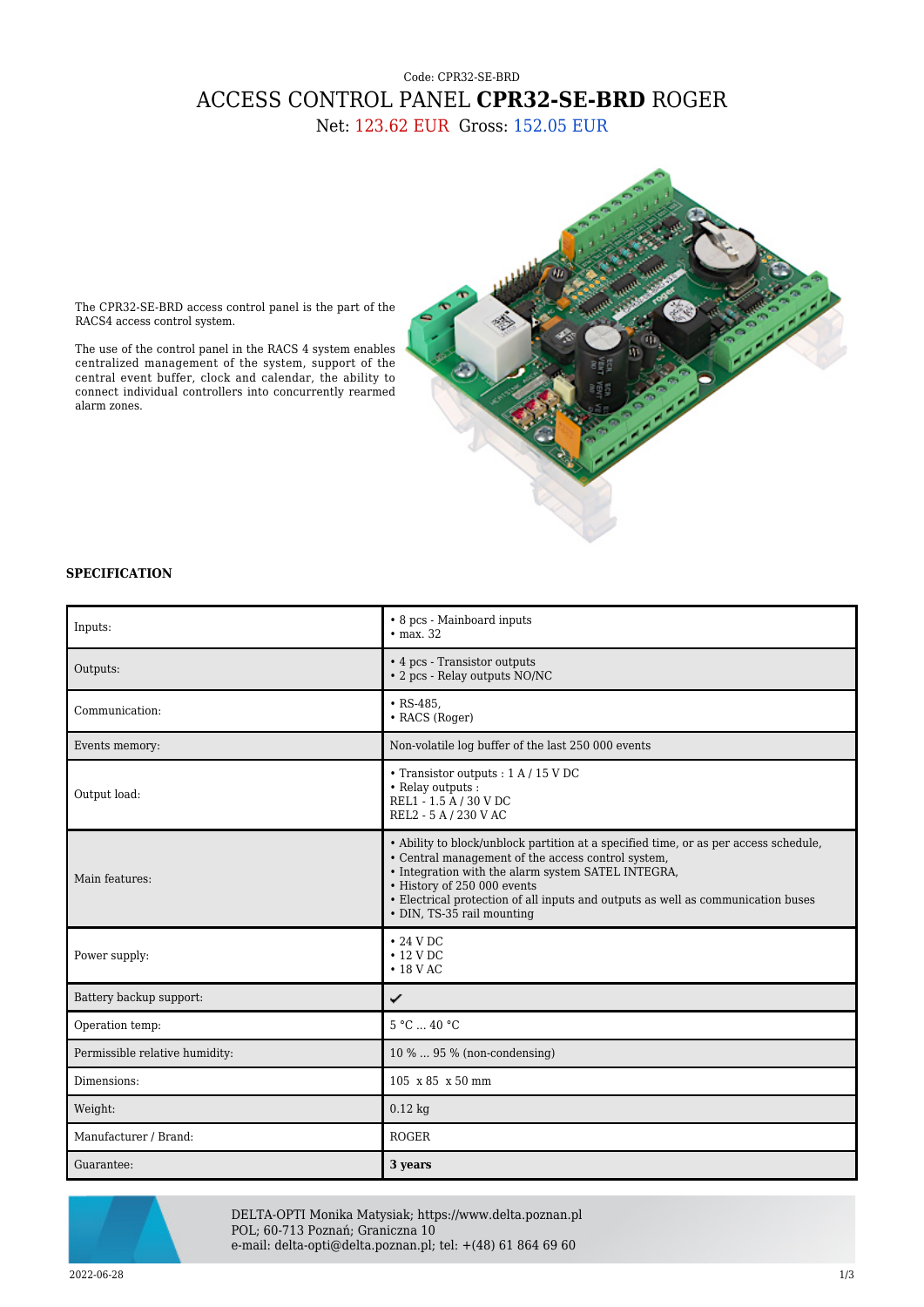

Top view:



Mounting side view:



DELTA-OPTI Monika Matysiak; https://www.delta.poznan.pl POL; 60-713 Poznań; Graniczna 10 e-mail: delta-opti@delta.poznan.pl; tel: +(48) 61 864 69 60

2022-06-28 2/3